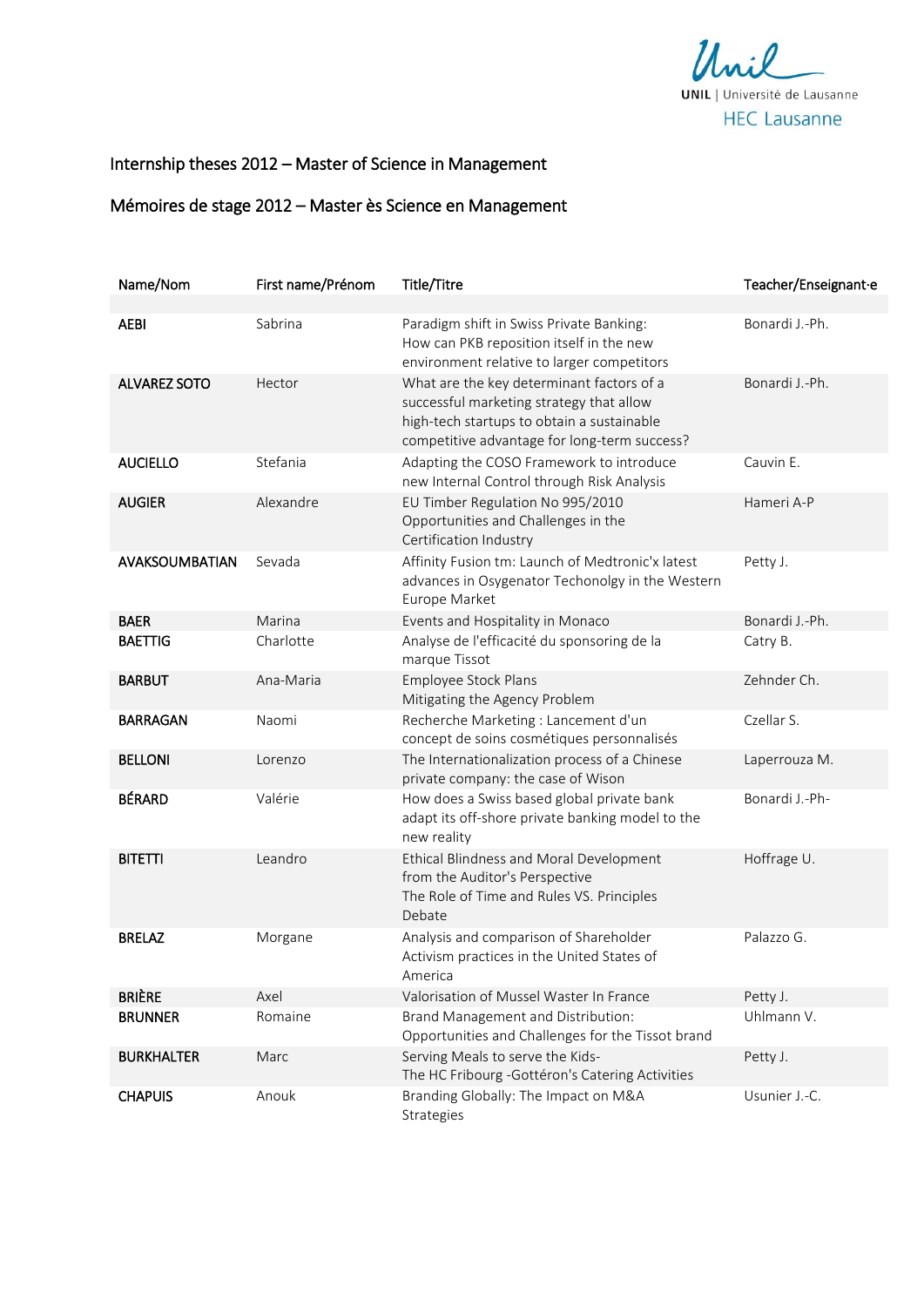| <b>CONTI</b>           | Alan       | Employer branding: selecting, discussin and<br>implementing key attractiveness factors to<br>better target university students<br>The case of a Swiss Financial services company        | Morhart F.     |
|------------------------|------------|-----------------------------------------------------------------------------------------------------------------------------------------------------------------------------------------|----------------|
| <b>DA DALTO</b>        | Jonathan   | Développement et implémentation d'outils de<br>communication et de marketing                                                                                                            | Usunier J.-C.  |
| DE BENEDICTIS          | Jérôme     | Les positionnements stratégiques des clubs<br>de football professionnels                                                                                                                | Oyon D.        |
| <b>DIMOVA</b>          | Mirena     | New Product Development: Issues and<br>Challenges                                                                                                                                       | Cestre G.      |
| <b>DUPERREX</b>        | Audrey     | Les effets d'une rémunération variable sur<br>la performance et la qualité du travail des<br>intermédiaires dans le domaine de l'assurance<br>vie - Le cas réel de Retraites Populaires | Bonardi J.-Ph- |
| <b>ECOEUR</b>          | Kevin      | Transfer Pricing: Valuation of intangibles,<br>especially in the field of software                                                                                                      | Danon R.       |
| <b>EGOROVA</b>         | Elena      | Redifining the Business Strategy of a Law<br>Firm: The case of the Swiss MCE Attorneys-at-law                                                                                           | Junod V.       |
| <b>EISENHUT</b>        | Kaspar     | Business Development in a Tobacco Company                                                                                                                                               | Usunier J.-C.  |
| <b>ELLA</b>            | Léonie     | L'e-mail marketing : critique d'une campagne<br>promotionnelle en marketing direct                                                                                                      | Usunier J.-C.  |
| <b>FACCHIN</b>         | François   | Nestlé Switzerland's Supply Chain: The<br>Demand and Supply Planning Challenge                                                                                                          | De Treville S. |
| <b>FERREIRA</b>        | Sonia      | Promotion des ventes de solutions de Sensile<br>Technologies par le biais de génération de<br>leads et d'une enquête de satisfaction                                                    | Usunier J.-C.  |
| <b>FOURNIER</b>        | Michèle    | Développement et Implémentation d'Outils de<br>Gestion Logistique et Comptables dans une ONG<br>suisse active au Burkina Faso                                                           | De Treville S. |
| <b>GAILLE</b>          | Loris      | La valeur économique des stars du sport :<br>Implications managériales pour les entreprises<br>actives dans l'industrie du sport professionnel<br>et événementiel                       | Bonardi J.-Ph. |
| <b>GARCIA SCARPATI</b> | Gilda      | Critères de sélection d'un site lors de<br>l'implantation d'activités commerciales                                                                                                      | Ferrandi J.-M. |
| <b>GAUTHIER</b>        | Florian    | Investing in Africa<br>A strategic analysis of a private equity fund                                                                                                                    | Petty J.       |
| <b>GEORGIEVA</b>       | Genoveva   | Storytelling en Marketing de Luxe et<br>sa Communication                                                                                                                                | Müller B.      |
| <b>GONÇALVES</b>       | Sandrina   | Comment sensibiliser de manière efficiente<br>les acteurs privés : entreprises et<br>consommateurs au développement durable                                                             | Ferrandi J.-M. |
| <b>GRAF</b>            | Laure-Anne | Analyse de la communication et de la gestion<br>de projets relatives au développement<br>durable et à la mise en œuvre de l'agenda 21<br>au sein de gaeea21                             | Czellar S.     |
| <b>GREMMINGER</b>      | Ursina     | Customer Relationship Management:<br>Its Importance in E-Commerce                                                                                                                       | Müller B.      |
| <b>GRIMM</b>           | Marc       | Sustainable Profitable Growth in the D/A/CH<br><b>MEM Industries</b>                                                                                                                    | Castañer X.    |
| <b>HAFNER</b>          | Julien     | Acquisition et gestion de droits au sein d'une<br>agence                                                                                                                                | Usunier J.-C.  |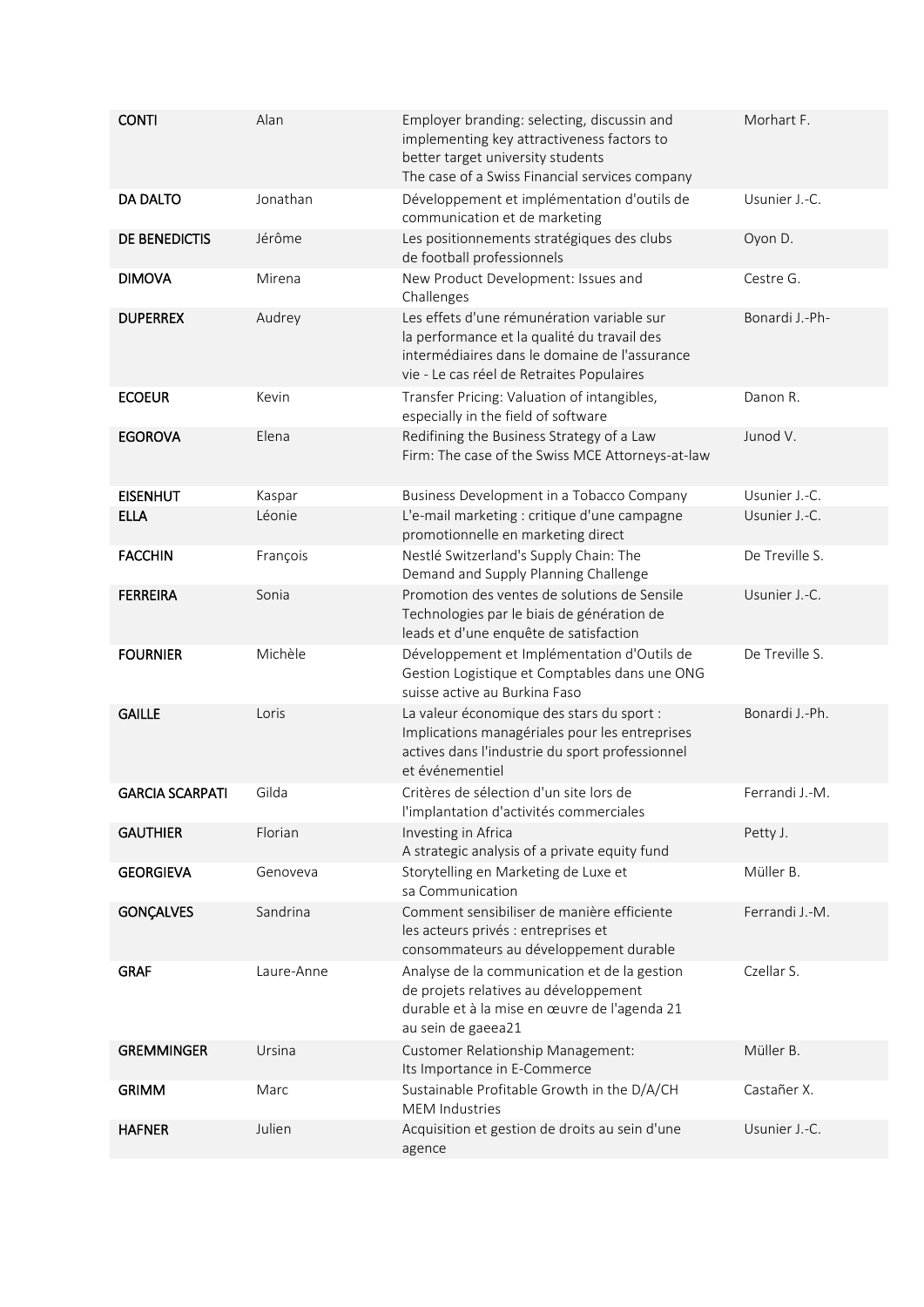| <b>HAYOT</b>                        | Laurent       | Cloud Computing<br>Assessing The Opportunities & Potential For<br>An ERP Vendor                                                                                                      | Legner Ch.     |
|-------------------------------------|---------------|--------------------------------------------------------------------------------------------------------------------------------------------------------------------------------------|----------------|
| <b>HEGGELUND</b>                    | Camilla       | Matching strategy and organizational design<br>in vertically integrated and diversified MNCs:<br>The case of Richemont                                                               | Castañer X.    |
| <b>HERNANDEZ</b>                    | Diana         | Enhancing Cstomer Relationships through<br>Sponsors Networks                                                                                                                         | Cestre G.      |
| <b>HILL</b>                         | Lukas         | <b>Project Patient Services</b><br>Evaluation of Strategic Options in a Regulated<br>Marekt                                                                                          | Bonardi J.-Ph. |
| <b>HURNI</b>                        | Fabienne      | Management et optimisation de processus :<br>le cas d'Orange Communications S.A.                                                                                                     | Usunier J.-C.  |
| <b>HUSSAIN</b>                      | Fahad         | Understanding the Postal Supply Chain                                                                                                                                                | Hameri A.-P.   |
| <b>HUSSAMI</b>                      | Hazem         | <b>UFIC Marketing Dilemma</b><br>The Trend Toward below-the-line advertising                                                                                                         | Czellar S.     |
| <b>JABER</b>                        | Fabio         | Bancassurance Channel in the Chinese<br>Insurance Market: The Example of the<br>Development of a New Healthcare Insurance<br>Product Targeting Chinese High Net Worth<br>Individuals | Laperrouza M.  |
| <b>JACOT</b>                        | Loic          | Gestion de projet : Design, Développement et<br>Construction du nouveau site E-Commerce de<br>Fraises & Outils Selection SA                                                          | Usunier J.-C.  |
| <b>JAUNIN</b>                       | Carole        | Exports and Trade: Impacts of Mobile Phone in<br>Women in a Post-Conflict Area                                                                                                       | Cadot O.       |
| <b>JUNOD</b>                        | Joël          | Creation and Implementation of a Specific<br><b>Hygiene Training</b>                                                                                                                 | Dietz J.       |
| <b>JUSKYS</b>                       | Marius        | Improving daily communications effectiveness<br>among virtual project team members: the case<br>study of E-Commerce Projects Sportcom.LV<br>and Sportcome.EE                         | Missonier S.   |
| <b>KAUFMANN</b>                     | Christian     | How Family Ownership can influence the CRS<br>Strategy of a Diversified Corporation in Latin<br>America                                                                              | Philippe D.    |
| <b>KOZLOVA</b>                      | Aleksandra    | Renewing market segmentation: Application<br>to Duty free and Travel Retail Industry                                                                                                 | Morhart F.     |
| <b>KRATOCHVILE</b><br><b>MACIAS</b> | Maria         | Competitive Analysis: away-from-home<br>washroom segment                                                                                                                             | Cestre G.      |
| <b>KUPPER</b>                       | Marion        | An Alternative to the Last-Touch Attribution<br>Model in E-Marketing<br>Findings from a Start-up                                                                                     | Müller B.      |
| LAM                                 | Kim-chi       | Le lancement d'une nouvelle marque sur<br>internet Trade Direct                                                                                                                      | Cestre G.      |
| <b>LOPES</b>                        | Jennifer      | Les centres de durabilité, un besoin réel ?                                                                                                                                          | Ferrandi J.-M. |
| <b>LUTA</b>                         | Yannick-Terry | L'évolution des besoins des investisseurs<br>institutionnels suisses concernant la classe<br>d'actifs des actions                                                                    | Cestre G.      |
| <b>MARGOT</b>                       | Vanessa       | Développer ses procesus métiers :<br>Application chez Unirisc Group                                                                                                                  | Estier Th.     |
| <b>MARMOUX</b>                      | Sandra        | How to translate great strategic objectives of<br>a cosmetics'Group in operational level for<br>research                                                                             | Bonardi J.-Ph. |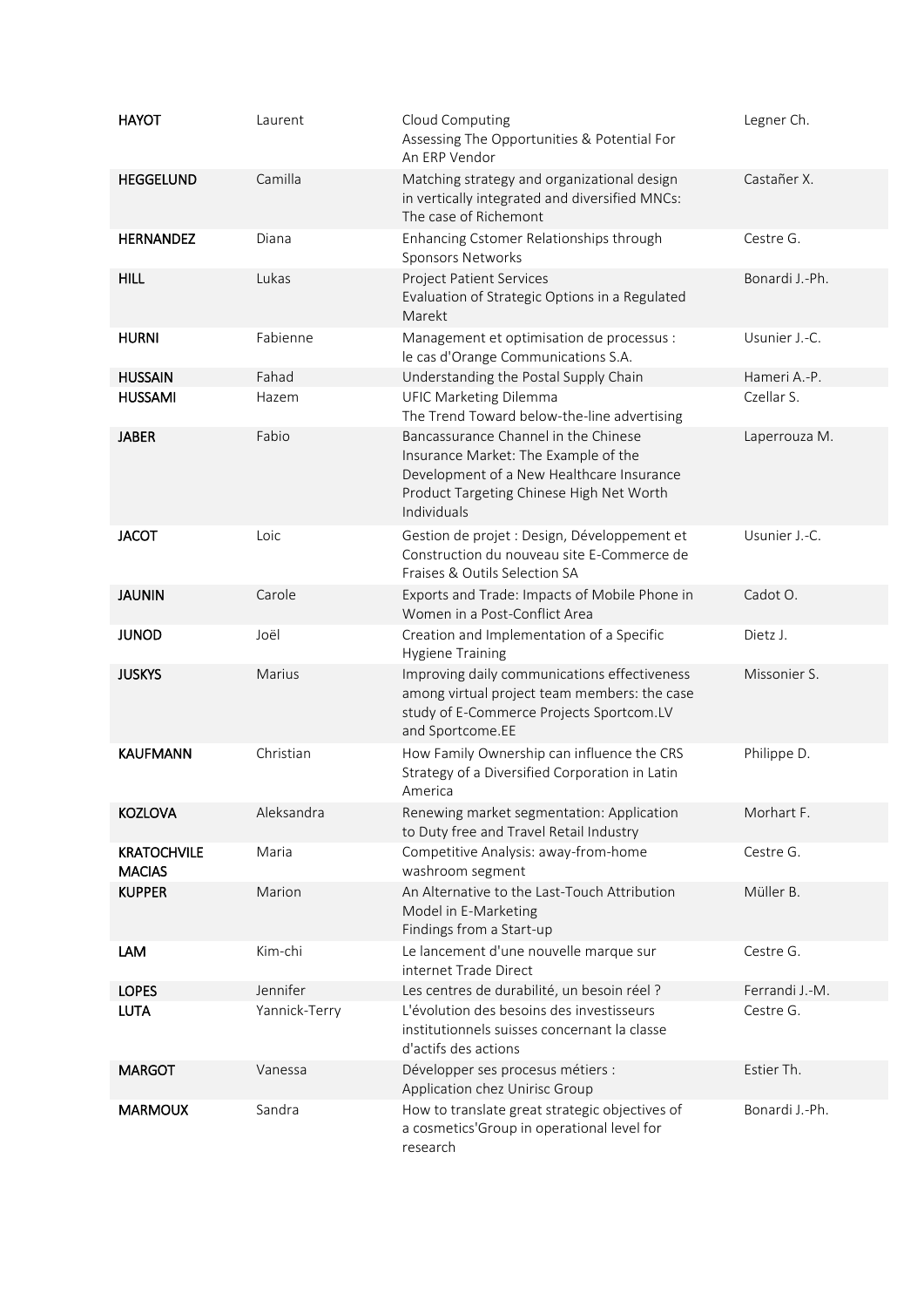| <b>MARXER</b>                        | Frédéric           | Entrepreneurship in the Car-sharing Industry<br>- a Case Study                                                                                                 | Bonardi J.-Ph. |
|--------------------------------------|--------------------|----------------------------------------------------------------------------------------------------------------------------------------------------------------|----------------|
| <b>MEYER</b>                         | Malic              | Internet and Branding:<br>An application to the Fashion Industry                                                                                               | Bonardi J.-Ph. |
| <b>PANNIELLO</b>                     | Cinzia             | Le marketing dans le milieu hospitalier :<br>Connaître et améliorer la réputation d'un<br>hôpital                                                              | Cestre G.      |
| <b>PERRUCHOUD</b>                    | Lionel             | Big Data: ins and outs for Deloitte                                                                                                                            | Missonier S.   |
| <b>PREVIERO</b>                      | Cinzia             | Corporate Social Responsibility and<br>Communication: a Comparative Analysis<br>Between SMEs and Multinationals Companies                                      | Philippe D.    |
| <b>QUINTANILLA</b><br><b>GUIBERT</b> | Anaïs              | Brand integration after an acquisition:<br>The case of SC Johnson                                                                                              | Czellar S.     |
| <b>REY</b>                           | François-Xavier    | Opportunity Identification for Intermediation:<br>The case of Nestrade                                                                                         | Castañer X.    |
| <b>RICKENBACHER</b>                  | Luzius             | Effectiveness of Service Level Agreements at<br>IBMs HR Delivery Center in Bangalore                                                                           | Bienz P.       |
| <b>RISI</b>                          | Erika              | People as Key Factors for a Sustainable Lean<br>Transformation<br>a Case Study about Resistances in the Fine<br>Mechanical Industry                            | Roulin N.      |
| <b>ROCH</b>                          | Jean-Philippe      | Influence des états affectifs dans la gestion de<br>projet                                                                                                     | Missonier S.   |
| <b>RUEF</b>                          | Diana              | Identification and Analyses of Chinese<br>consumers of Fine wines                                                                                              | Cestre G.      |
| <b>RYBALTCHENKO</b>                  | Daria              | Challenges of the start-up firms in fashion<br>industry<br>SLR Eyewear Ltd. Case Study                                                                         | Czellar S.     |
| <b>SALVI</b>                         | Véronique          | Strategic communication consultancy to create<br>marketing campaigns and other brand equity<br>building activities                                             | Czellar S.     |
| SARZOSA LARREA                       | Daniela De Lourdes | <b>Customer Satisfaction of Airline Passengers</b><br>Across Culture                                                                                           | Morhart F.     |
| <b>SAUTER</b>                        | Adrian             | Occupational pension by design<br>The case of Notenstein Private Bank Ltd.                                                                                     | Castañer X.    |
| <b>SCHALLER</b>                      | Kevin              | The Development of a Service Subsidiary in a<br>Multinational Corporation (MNC):<br>Two Business Cases on Nestrade S.A.                                        | Castañer X.    |
| <b>SCHMID</b>                        | Dorothee           | Is Aid for Trade Effective? The vieuw of the private<br>sector                                                                                                 | Cadot O.       |
| <b>SEBERT</b>                        | Camille            | Quelles solutions de gestion pour l'alliance<br>missionnaire internationale, ONG active dans<br>le développement au Burkina Faso ?                             | Cadot O.       |
| <b>SILEN</b>                         | Josue              | The Effect of Sustainability Claims on<br>Consumer Appeal - a practical study<br>undertaken among margarine consumers                                          | Morhart F.     |
| <b>STAHL</b>                         | Victor             | Marketing and Communications in Luxury<br>Automotive Industry: The Case of INFINITI                                                                            | Morhart F.     |
| <b>STANKOVIC</b>                     | Ivana              | Customer Lifetime Value                                                                                                                                        | Cestre G.      |
| <b>TAIEB</b>                         | Chabnam            | How risks and controls are developed for the<br>design of an internal control system using the<br>COSO Framework? And how are they<br>effectively implemented? | Cauvin E.      |